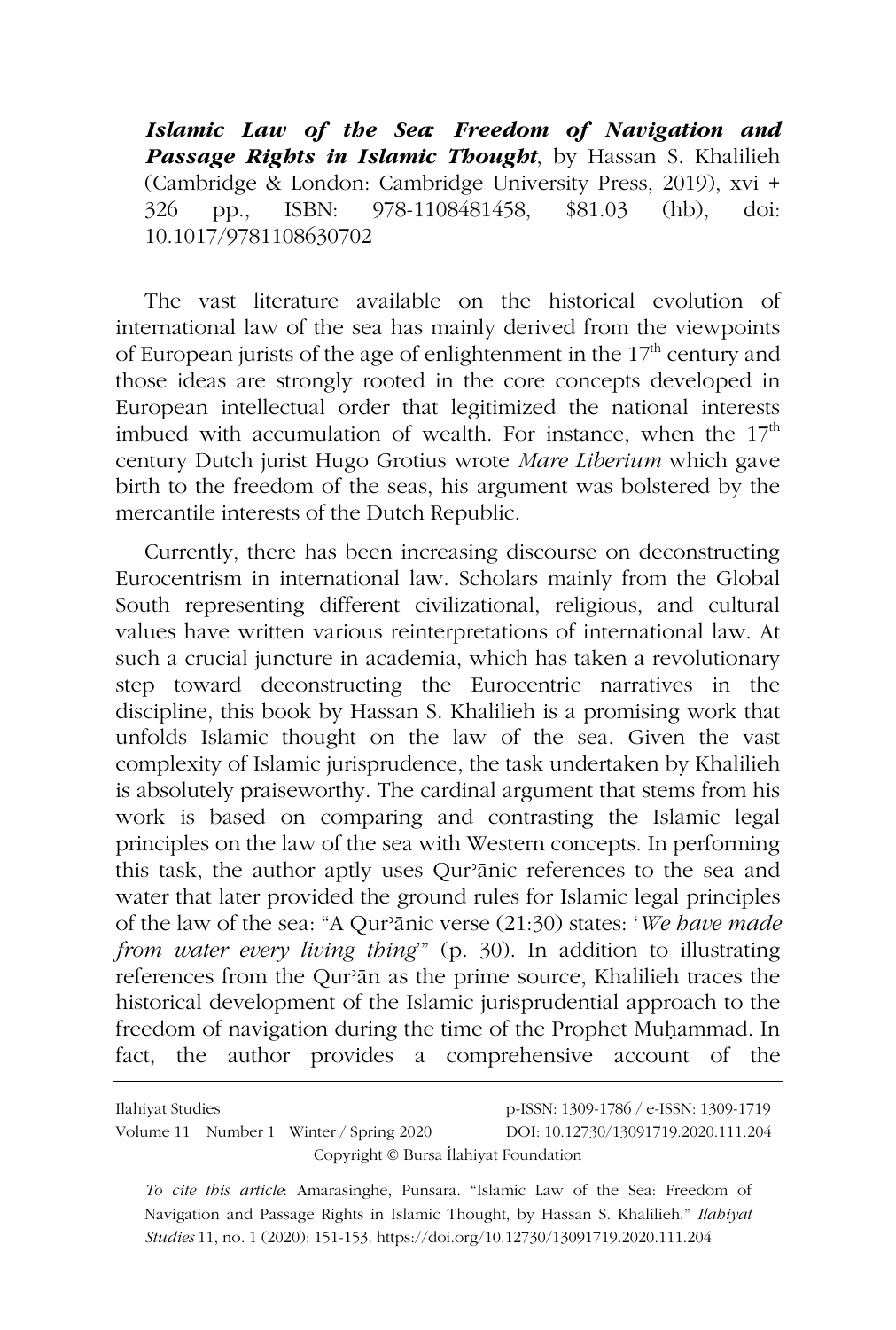development of the Islamic jurisprudential approach to the law of the sea from the time of the Prophet Muḥammad to the post-prophetic era, when Muslim jurists created different narratives based on geopolitical divisions. The historical analysis presented by Khalilieh shows the extent to which Islamic rulers developed their penchant for systematically organizing maritime affairs as a result of the expansion of Islamic empires.

The second chapter of the book addresses offshore sovereignty and the territorial sea in the context of the development of Islamic legal principles prior to European ideas on laws relating to territorial seas and sovereignty. In particular, the author provides a palpable analysis of how Islamic jurists distinguish between territorial seas and high seas. Khalilieh uses the writings of the 15<sup>th</sup>-century Islamic jurist Ibn Mājid (d. 1500) to elucidate the Islamic notion of territorial and high seas. In discussing Ibn Mājid's concept of territorial and high seas, the author states, "In saying that the sea 'is not peculiar to anyone of these people,' Ibn Mājid plainly precluded the right of any political authority or nation to claim possession of any part of the high seas" (p. 105).

In the international law of the sea under UNCLOS, treaties often expressed the agreements of states concerning rules pertaining to territorial claims over offshore marine zones. Privileges were normally granted to one city or state and often brought with them exclusive rights of trade and navigation. The author has vividly described the treaty practices that existed under the Islamic rulers in the heyday of the Almohads dynasty in the Iberian Peninsula as the Almohads rulers made a series of diplomatic and commercial treaties with the Pisa Duchy in Italy to recognize each other's sovereign rights to a belt of water adjacent to the shoreline of the respective state, although the outer boundaries remained unspecified.

The third chapter of the book mainly discusses the Islamic legal implications for piracy in the high seas. The issue of piracy appears to be one of the most crucially important issues in modern international law of the sea. While presenting the Islamic legal interpretation and practices of pirates, the author illustrates how those practices evolved through implicit references in the Qurʾān (p. 173). In particular, he clearly presents the acts that constitute the elements of piracy under Islamic law of the sea practices in this chapter. Relying on Qurʾānic references and Islamic juristic writings developed in the post